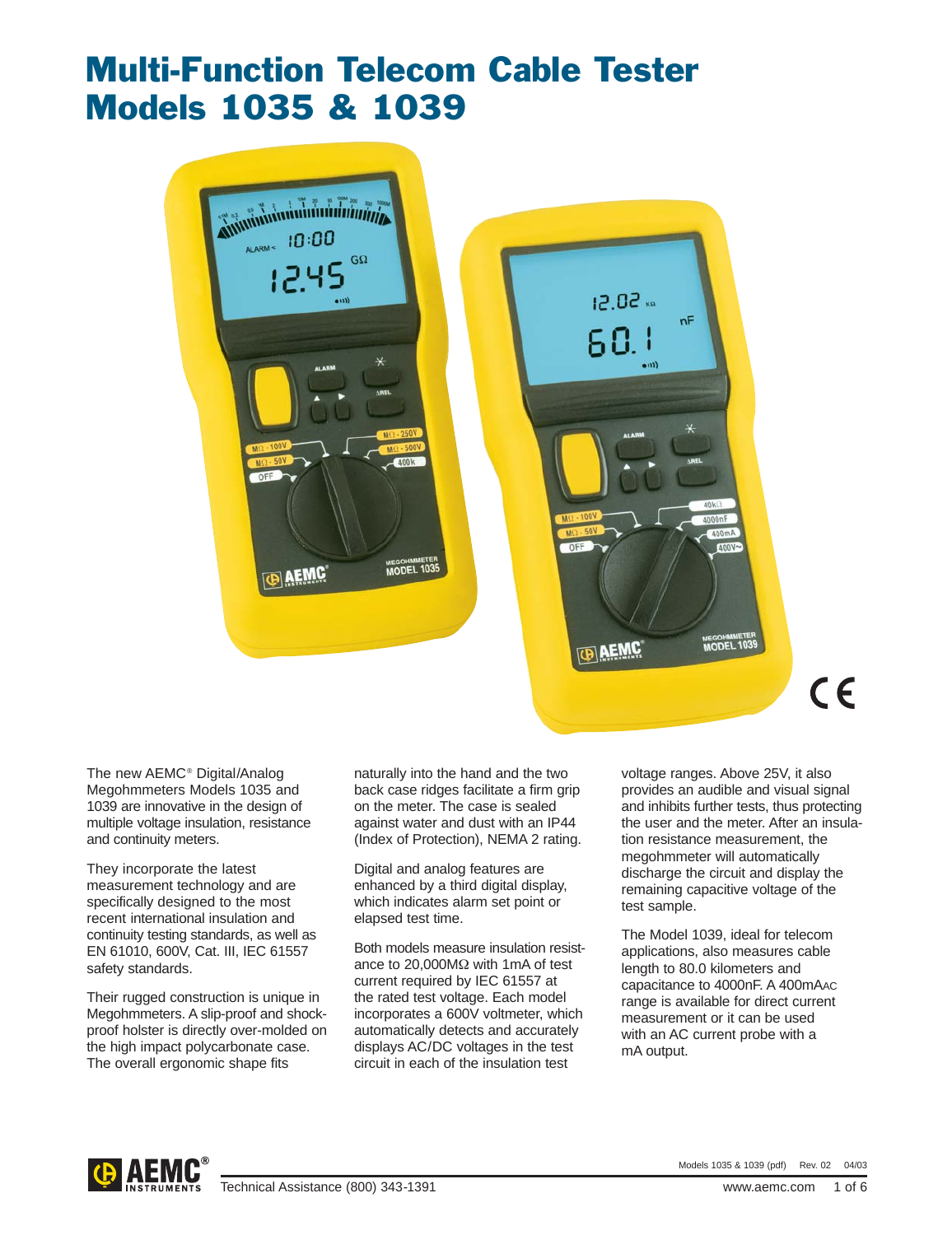## Features

- **•** True Megohmmeter®
- **•** Test voltage combinations of 50V, 100V, 250V and 500V
- **•** Insulation measurements to 20,000MΩ (20GΩ)
- **•** Capacitance measurement to 4000nF
- **•** Cable length measurement to 80.0km (>264,000 ft)
- **•** Automatic test inhibition (if live sample >25V)
- **•** Automatic discharge for operator safety
- **•** Multi-line 4000-count backlit digital display with analog bargraph
- **•** Resistance, 200mA continuity and alarm functions
- **•** Over-molded slip proof holster for rugged field use
- **•** EN 61010, 600V, Cat. III, IEC 61557 and CE rated

## Applications

- **•** Cable testing (including telecom)
- **•** Telephone line resistance and capacitance imbalance
- **•** Measure cable length and capacitance
- **•** Line to line imbalance
- **•** Line to line capacitance
- **•** Off hook detection
- **•** Center station voltage testing



Safety rated 1000V clips provide quick and easy connection of test points for the Model 1039.



## Input Connections



Model 1035



Model 1039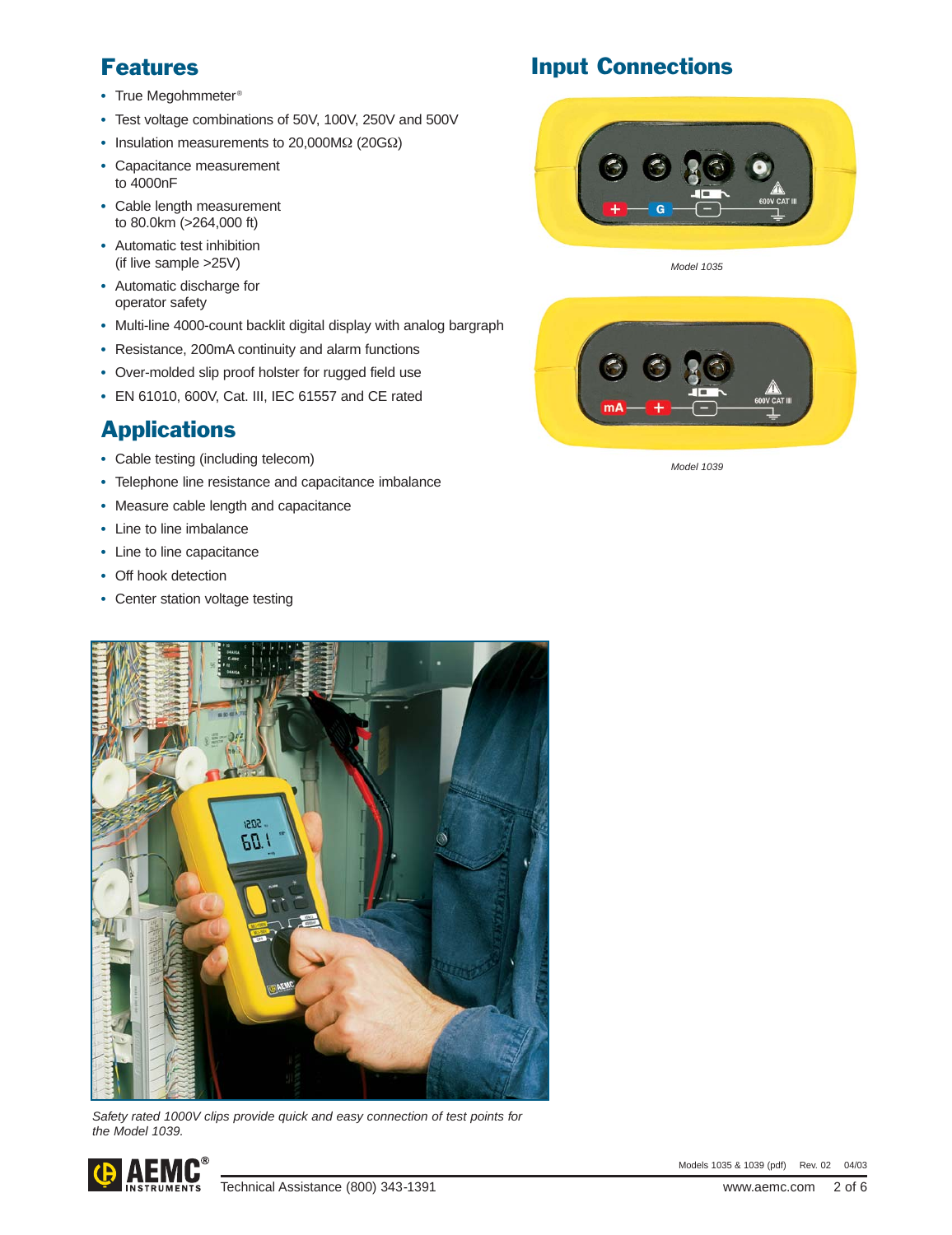## Key Components

### Straightforward layout & intuitive operation

For telecom and low voltage, low current applications



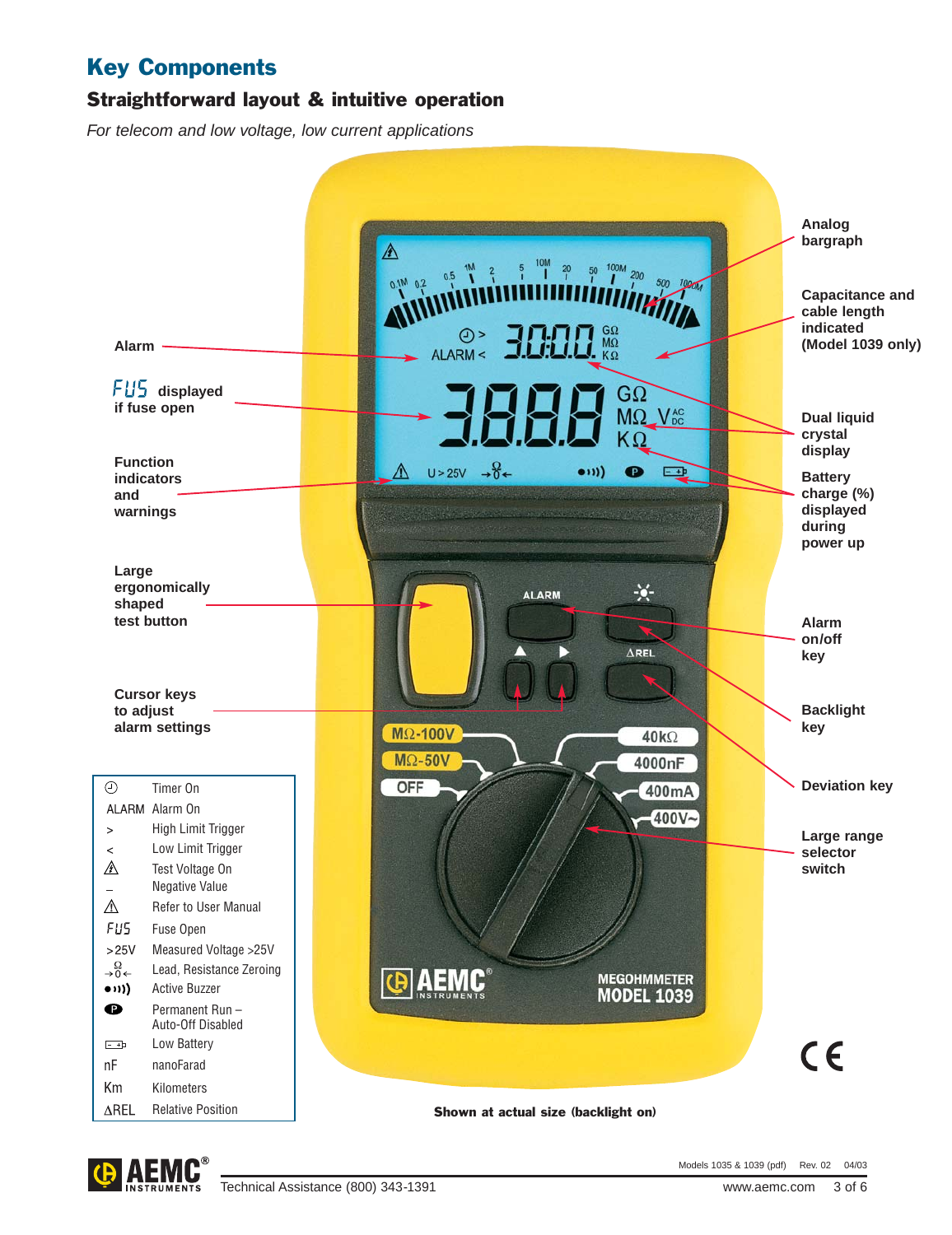| <b>FUNCTION</b>                              | <b>MODEL</b><br>1035 | <b>MODEL</b><br>1039 |
|----------------------------------------------|----------------------|----------------------|
| $50V(400M\Omega)$                            |                      |                      |
| $50V(2000M\Omega)$                           |                      |                      |
| 100V (400 $M\Omega$ )                        |                      |                      |
| 100V (2000 $M\Omega$ )                       |                      |                      |
| 250V (20,000MΩ)                              |                      |                      |
| $500V(20,000M\Omega)$                        |                      |                      |
| Voltage Tester/Safety Check (600VAC/DC)      |                      |                      |
| <b>Guard Terminal</b>                        |                      |                      |
| $\wedge$ Rel                                 |                      |                      |
| Resistance (400 $k\Omega$ )                  |                      |                      |
| Resistance (40 $k\Omega$ )                   |                      |                      |
| <b>Backlight</b>                             |                      |                      |
| AC Voltage (0 to 400VAC)                     |                      |                      |
| Capacitance (to 4000nF)                      |                      |                      |
| Cable Length (80km)                          |                      |                      |
| AC Current Measurement (0 to 400mAAc Direct) |                      |                      |
| Alarm (setpoint, $\langle , \rangle$ )       |                      |                      |

| <b>FUNCTION</b>                          | <b>MODEL</b><br>1035 | <b>MODEL</b><br>1039 |
|------------------------------------------|----------------------|----------------------|
| <b>Remote Test Probe</b>                 |                      |                      |
| <b>Digital Dual Display</b>              |                      |                      |
| Analog Bargraph                          |                      |                      |
| Auto-Off                                 |                      |                      |
| <b>Voltage Detection (&gt;25V)</b>       |                      |                      |
| <b>Safety Test Inhibitor</b>             |                      |                      |
| <b>Automatic Discharge</b>               |                      |                      |
| <b>Fuse Protection</b>                   |                      |                      |
| <b>Auto Fuse Check</b>                   |                      |                      |
| <b>Low Battery</b>                       |                      |                      |
| <b>Battery Capacity (%) Indication</b>   |                      |                      |
| <b>Auto-Off Disable</b>                  |                      |                      |
| EN 61010, 600V, Cat. III                 |                      |                      |
| <b>Agency Approval</b>                   | <b>CE Mark</b>       | <b>CE Mark</b>       |
| <b>Optional Hands-Free Carrying Case</b> |                      |                      |
| <b>Optional Waterproof Field Case</b>    |                      |                      |
| <b>Optional AC Current Probe</b>         |                      |                      |

## **Specifications**

| <b>MODELS</b>                                      | 1035                                                                                                                                                                                       | 1039                                                               |  |  |  |
|----------------------------------------------------|--------------------------------------------------------------------------------------------------------------------------------------------------------------------------------------------|--------------------------------------------------------------------|--|--|--|
| <b>ELECTRICAL</b>                                  |                                                                                                                                                                                            |                                                                    |  |  |  |
| <b>INSULATION TESTS</b>                            |                                                                                                                                                                                            |                                                                    |  |  |  |
| <b>Test Voltage</b><br>50V<br>100V<br>250V<br>500V | $0.01$ M $\Omega$ to 2000M $\Omega$ (2G $\Omega$ )<br>$0.02M\Omega$ to 2000 $M\Omega$ (2G $\Omega$ )<br>$0.05M\Omega$ to 20,000 (20G $\Omega$ )<br>$0.1 M\Omega$ to 20,000 (20G $\Omega$ ) | $0.01$ to $400 \text{M}\Omega$<br>$0.02$ to $400M\Omega$           |  |  |  |
| <b>Short Circuit Current</b>                       | ≤3mA                                                                                                                                                                                       | ≤3mA                                                               |  |  |  |
| <b>Accuracy</b>                                    | $±3%$ of Reading $±$ 5cts                                                                                                                                                                  | $±3%$ of Reading $±5cts$                                           |  |  |  |
| <b>Automatic Discharge</b>                         | Yes, with voltage display                                                                                                                                                                  | Yes, with voltage display                                          |  |  |  |
| <b>Voltage Test/Safety Check</b>                   | 0 to 600VAC/DC                                                                                                                                                                             | 0 to 600VAC/DC                                                     |  |  |  |
| <b>Voltage Warning Indicator</b>                   | $>25V$                                                                                                                                                                                     | $>25V$                                                             |  |  |  |
| <b>Test Inhibition</b>                             | Yes > 25V                                                                                                                                                                                  | Yes > 25V                                                          |  |  |  |
| <b>Guard Terminal</b>                              | Yes                                                                                                                                                                                        | $\overline{\phantom{0}}$                                           |  |  |  |
| <b>RESISTANCE TESTS</b>                            |                                                                                                                                                                                            |                                                                    |  |  |  |
| <b>Measurement Range</b>                           | $0.0$ to $400k\Omega$                                                                                                                                                                      | $0.0$ to $40.0$ k $\Omega$                                         |  |  |  |
| <b>Test Voltage</b>                                | 7 to 9V                                                                                                                                                                                    | 7 to 9V                                                            |  |  |  |
| <b>Test Current</b>                                | 600µA < 400 $\Omega$ ; 6µA > 40 $\Omega$                                                                                                                                                   | 600µA < 400 $\Omega$                                               |  |  |  |
| <b>Accuracy</b>                                    | $\pm 3\%$ of Reading $\pm$ 1ct (>400 $\Omega$ )                                                                                                                                            | $\pm 3\%$ of Reading $\pm$ 1ct (>400 $\Omega$ )                    |  |  |  |
| <b>VOLTAGE TESTS</b>                               |                                                                                                                                                                                            |                                                                    |  |  |  |
| <b>Voltage Range</b>                               | $\qquad \qquad -$                                                                                                                                                                          | 0 to 400VAC                                                        |  |  |  |
| Accuracy                                           |                                                                                                                                                                                            | $±3\%$ of Reading $±1$ ct                                          |  |  |  |
| <b>CURRENT TESTS</b>                               |                                                                                                                                                                                            |                                                                    |  |  |  |
| <b>AC Current</b>                                  | $\overline{\phantom{0}}$                                                                                                                                                                   | 0.00 to 400mA (240A with probe option)                             |  |  |  |
| <b>Capacitance</b>                                 | $\overline{\phantom{0}}$                                                                                                                                                                   | 0.0 to 4000nF                                                      |  |  |  |
| <b>Cable Length</b>                                | $\equiv$                                                                                                                                                                                   | 0.000 to 80.0km                                                    |  |  |  |
| <b>DISPLAY</b>                                     |                                                                                                                                                                                            |                                                                    |  |  |  |
| <b>Display Size</b>                                | $2 \times 3$ " (54.3 x 73mm)                                                                                                                                                               | $2 \times 3$ " (54.3 x 73mm)                                       |  |  |  |
| <b>Digital Display</b>                             | 4000-count                                                                                                                                                                                 | 4000-count                                                         |  |  |  |
| <b>Analog Bargraph</b>                             | 34-segments                                                                                                                                                                                | 34-segments                                                        |  |  |  |
| <b>Backlight</b>                                   | <b>Blue Electroluminescent</b>                                                                                                                                                             | <b>Blue Electroluminescent</b>                                     |  |  |  |
| <b>GENERAL</b>                                     |                                                                                                                                                                                            |                                                                    |  |  |  |
| <b>Power Source</b>                                | 6 x 1.5V AA (NEDA 15A)<br>Capable of performing >3500 5 sec tests                                                                                                                          | 6 x 1.5V AA (NEDA 15A)<br>Capable of performing > 3500 5 sec tests |  |  |  |
| <b>Dimensions</b>                                  | 8.30 x 4.25 x 2.36" (211 x 108 x 60mm)                                                                                                                                                     |                                                                    |  |  |  |
| Weight                                             | 1.81 lbs (830g)                                                                                                                                                                            |                                                                    |  |  |  |
| <b>Index Protection</b>                            | <b>IP44</b>                                                                                                                                                                                | <b>IP44</b>                                                        |  |  |  |
| <b>Patent Pending</b>                              | Yes                                                                                                                                                                                        | Yes                                                                |  |  |  |
| <b>SAFETY</b>                                      |                                                                                                                                                                                            |                                                                    |  |  |  |
| <b>Safety Rating</b>                               | EN 61010, 600V, Cat. III, EN 61557                                                                                                                                                         | EN 61010, 600V, Cat. III, EN 61557                                 |  |  |  |
| <b>CE Mark</b>                                     | Yes                                                                                                                                                                                        | Yes                                                                |  |  |  |



Models 1035 & 1039 (pdf) Rev. 02 04/03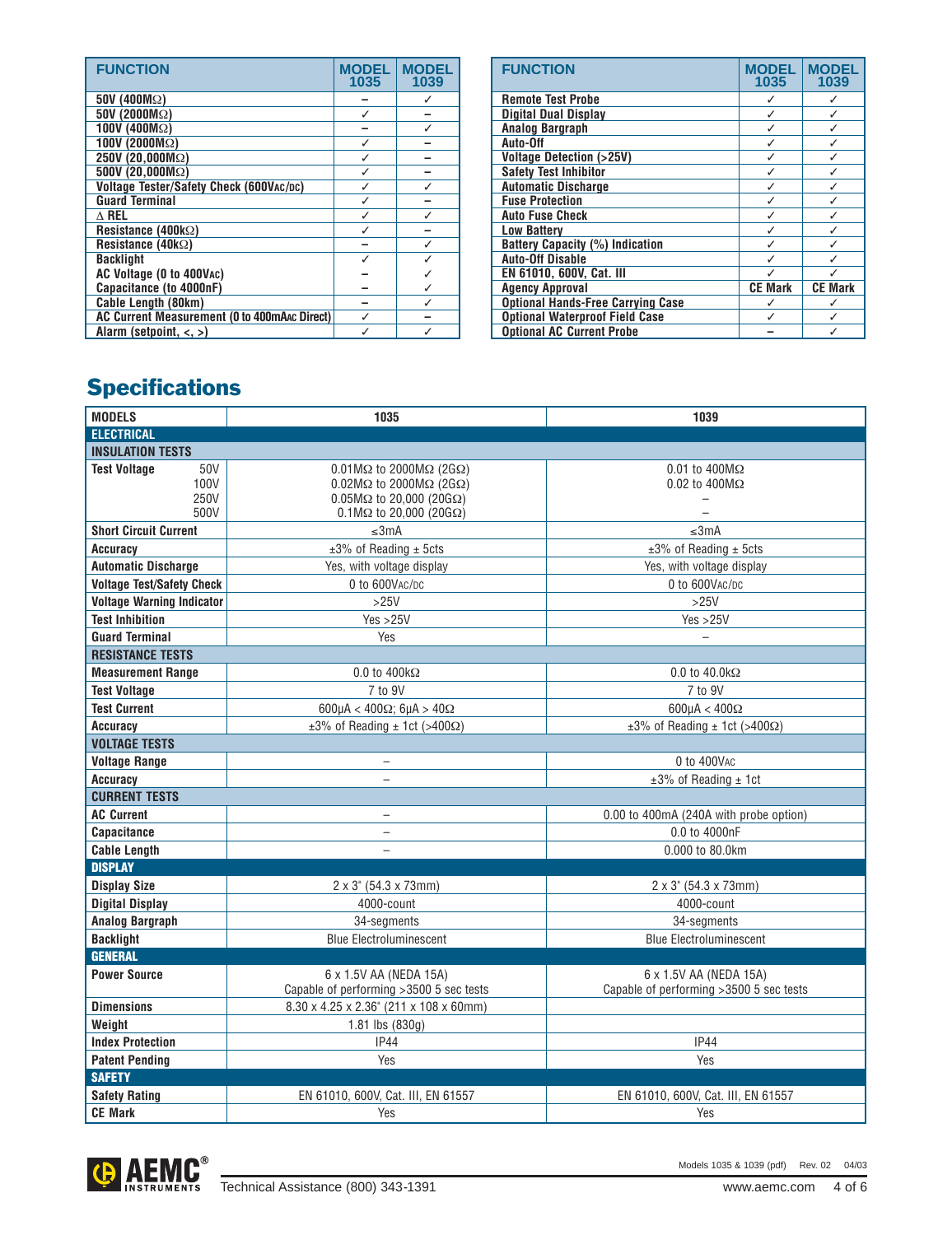### **Accessories**



| <b>ACCESSOFIES (Optional)</b> |  |
|-------------------------------|--|
|                               |  |
|                               |  |
|                               |  |
|                               |  |



Models 1035 & 1039 (pdf) Rev. 02 04/03